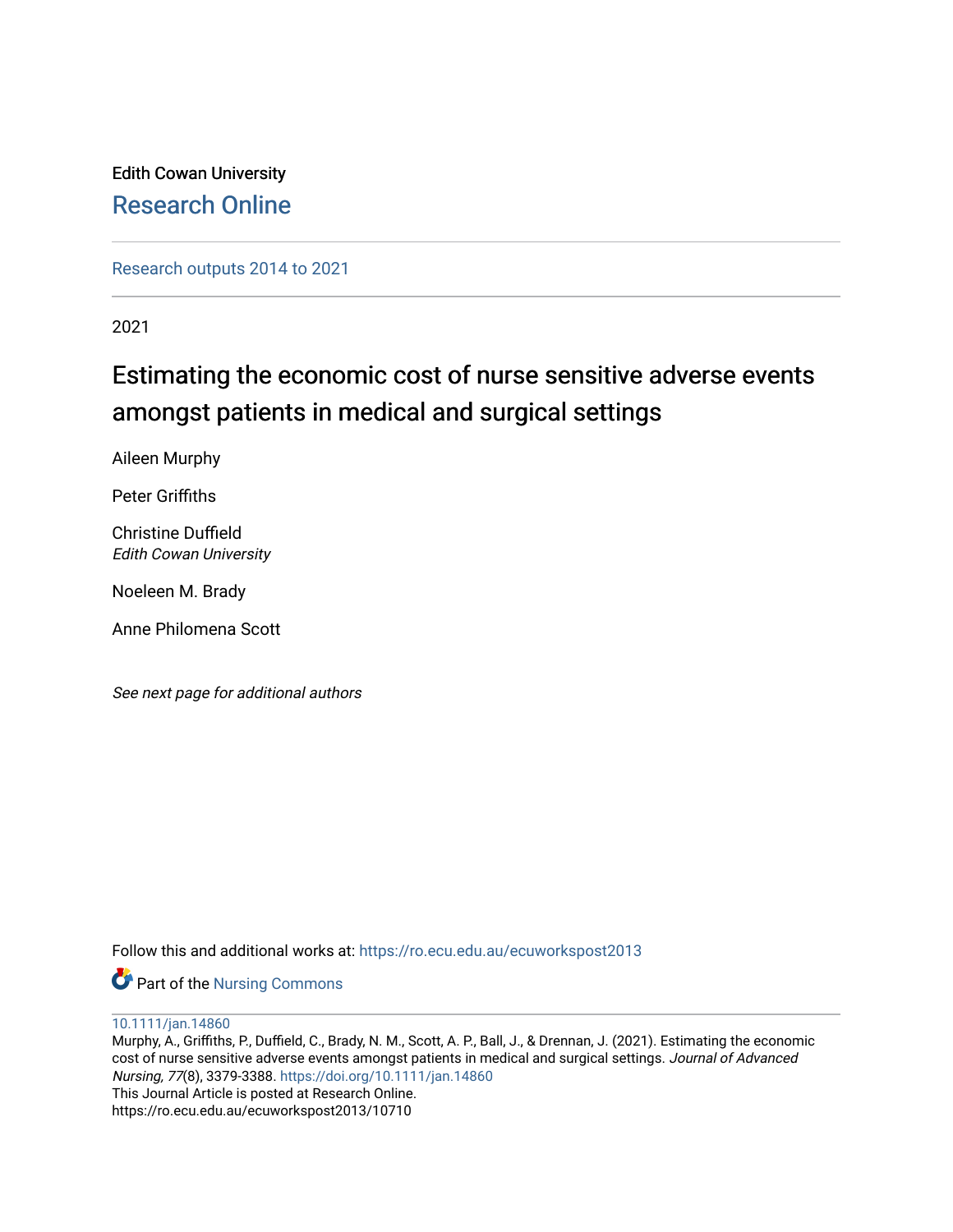# Authors

Aileen Murphy, Peter Griffiths, Christine Duffield, Noeleen M. Brady, Anne Philomena Scott, Jane Ball, and Jonathan Drennan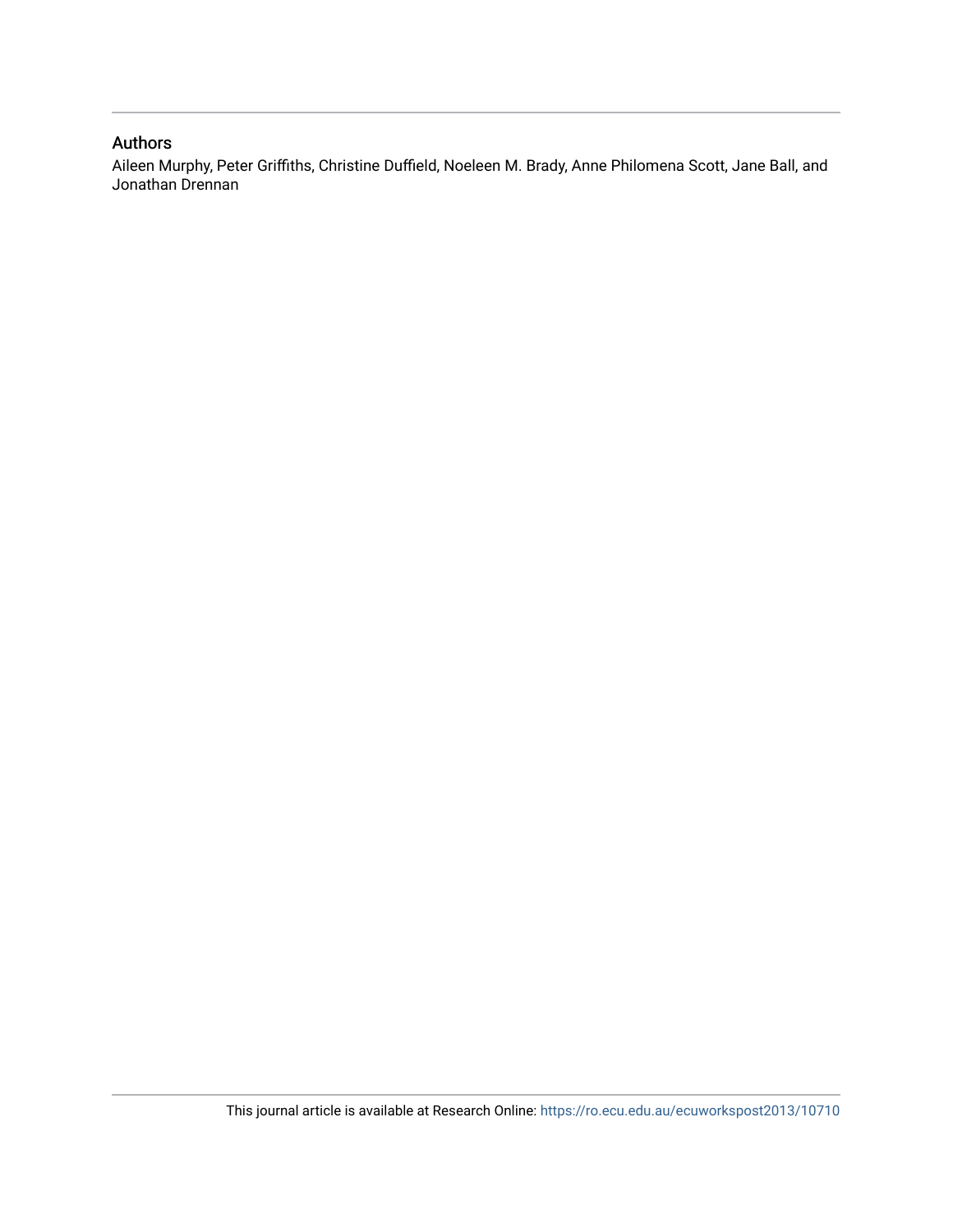

DOI: 10.1111/jan.14860

# **ORIGINAL RESEARCH: EMPIRICAL RESEARCH – QUANTITATIVE**

# **Estimating the economic cost of nurse sensitive adverse events amongst patients in medical and surgical settings**

**Aileen Murphy1** | **Peter Griffiths2** | **Christine Duffield3,4** | **Noeleen M. Brady[5](https://twitter.com/NoeleenMBrady)** | **Anne Philomena Scott6** | **Jane Ball7** | **Jonathan Drennan[8](https://orcid.org/0000-0001-7365-4345)**

1 Cork University Business School, University College Cork, Cork, Ireland

<sup>2</sup>Health Sciences, University of Southampton, Southampton, UK

3 Nursing and Health Services Management, University of Technology, Sydney, NSW, Australia

4 Nursing and Midwifery, Centre for Health Services Management and Edith Cowan University, Sydney, NSW, Australia 5 School of Nursing and Midwifery, University College Cork, Cork, Ireland

6 National University of Ireland Galway, Galway, Ireland

<sup>7</sup>School of Health Sciences, University of Southampton, Southampton, UK

<sup>8</sup>School of Nursing and Midwifery, University College Cork, Cork, Ireland

#### **Correspondence**

Aileen Murphy, Cork University Business School, University College Cork, College Road, Cork T12 AK54, Ireland. Email: [Aileen.Murphy@ucc.ie](mailto:Aileen.Murphy@ucc.ie)

#### **Funding Information**

The research is funded by the Department of Health and Health Research Board under research grant FSN-2017-001.

## **Abstract**

**Aims:** To identify the costs associated with nurse sensitive adverse events and the impact of these events on patients' length of stay.

**Design:** Retrospective cohort study using administrative hospital data.

**Methods:** Data were sourced from patient discharge information (*N* = 5544) from six acute wards within three hospitals (July 2016–October 2017). A retrospective patient record review was undertaken by extracting data from the hospitals' administrative systems on inpatient discharges, length of stay and diagnoses; eleven adverse events sensitive to nurse staffing were identified within the administrative system. A negative binomial regression is employed to assess the impact of nurse sensitive adverse events on length of stay.

**Results:** Sixteen per cent of the sample (*n* = 897) had at least one nurse sensitive adverse event during their episode of care. The model revealed when age, gender, admission type and complexity are controlled for, each additional nurse sensitive adverse event experienced by a patient was associated with an increase in the length of stay beyond the national average by 0.48 days (*p* = .001). Applying this to the daily average cost of inpatient stay per patient (€1456), we estimate the average cost associated with each nurse sensitive adverse event to be  $\epsilon$ 694. Extrapolating this nationally, the economic cost of nurse sensitive adverse events to the health service in Ireland is estimated to be €91.3 million annually.

**Conclusion:** These potentially avoidable events are associated with a significant economic burden to health systems. The estimates provided here can be used to inform and prepare the way for future economic evaluations of nurse staffing initiatives that aim to improve care and safety.

**Impact:** As many of these nurse sensitive adverse events are avoidable, in addition to patient benefits, there is a potential substantial financial return on investment from strategies such as improved nurse staffing that can reduce their occurrence.

This is an open access article under the terms of the [Creative Commons Attribution](http://creativecommons.org/licenses/by/4.0/) License, which permits use, distribution and reproduction in any medium, provided the original work is properly cited.

© 2021 The Authors. *Journal of Advanced Nursing* published by John Wiley & Sons Ltd.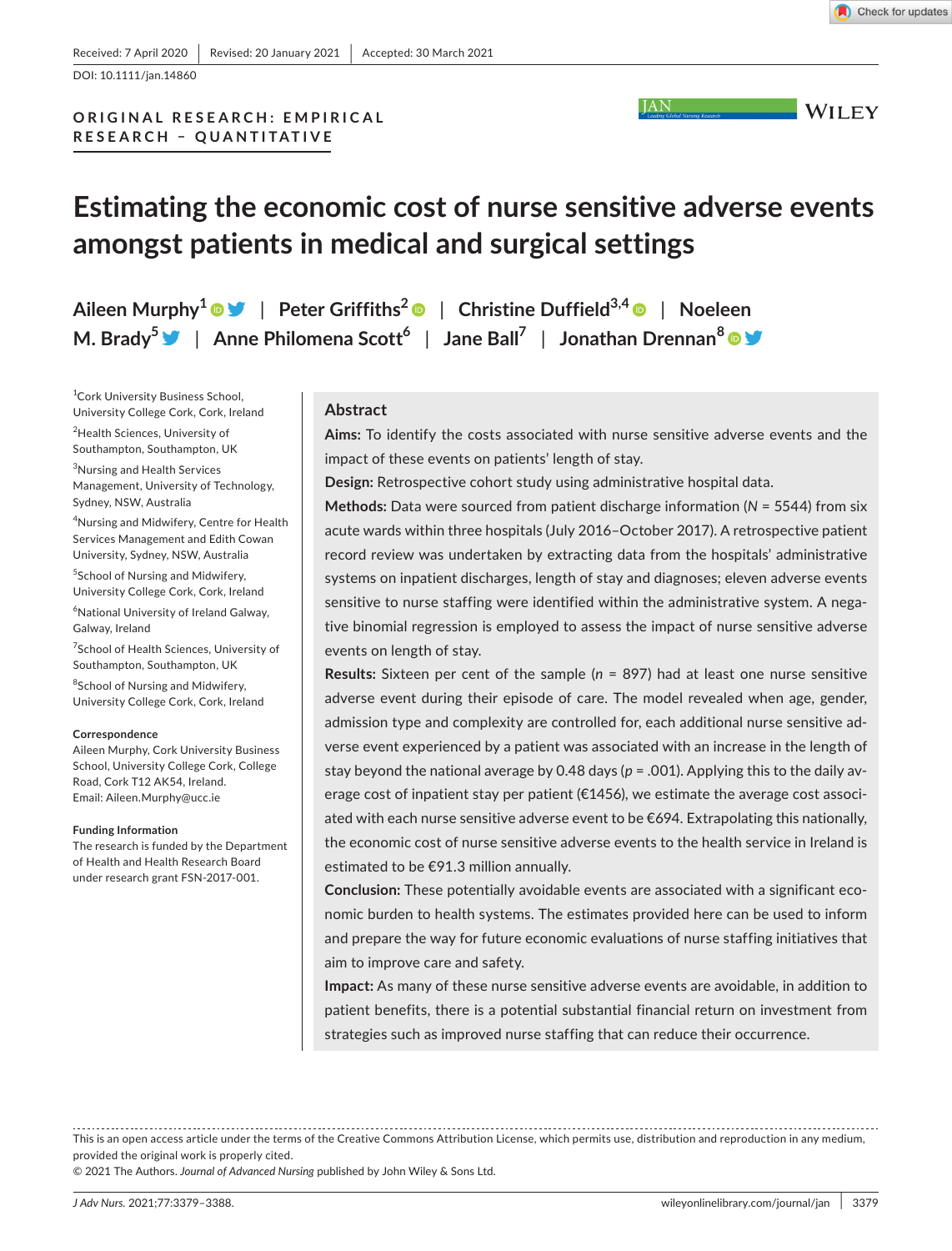## **KEYWORDS**

adverse events, costs, economics, nurse staffing, nursing, nursing sensitive outcomes, patient outcomes

# **1**  | **INTRODUCTION**

Internationally, there is an increased focus on ensuring patient safety and quality of care (Ehsani et al., 2006); this is driven, in part, by the substantial rate of adverse events in hospital settings (Rafter et al., 2017; Schwendimann et al., 2018; Thomas & Brennan, 2001; Vincent et al., 2001). These adverse events can result in serious health outcomes for patients and financial consequences for health systems (Ehsani et al., 2006; Kjellberg et al., 2017). The clinical implications and human burden associated with adverse events are well established (Needleman et al., 2006) with an economic analyses of the costs of these adverse events now emerging (Mittmann et al., 2012). These economic approaches include several retrospective cohort studies, employing regression analyses to estimate costs attributable to all adverse events. These studies have identified that average additional costs associated with adverse events range from €1396 to €5550 per event (Brown et al., 2002; Ehsani et al., 2006; Hoonhout et al., 2009; Kjellberg et al., 2017; Pappas, 2008; Rafter et al., 2017; Vincent et al., 2001) or from €5850–€9505 per person (Brown et al., 2002; Ehsani et al., 2006; Hoonhout et al., 2009; Kjellberg et al., 2017; Rafter et al., 2017; Vincent et al., 2001).

# **2**  | **BACKGROUND**

While some adverse events are unavoidable, the key challenge is preventable adverse events; that is, those events that occur in health care as a result of errors of commission or omission (Schwendimann et al., 2018). Estimates from international studies reveal that adverse events can occur in anywhere between 3%–22% of admissions (Rafter et al., 2017; Schwendimann et al., 2018), of which anywhere between 50% (de Vries et al., 2008) and 73% (Rafter et al., 2017) are considered preventable. One approach to determining the economic costs of adverse events is through the measurement of nurse sensitive adverse events, which, following Needleman et al., (2002) seminal work, are defined as patient outcomes that are potentially sensitive to nursing care.

One factor that can contribute to the risk of certain adverse events is nurse staffing, with low levels of nurse staffing associated with a number of adverse outcomes including mortality (Aiken et al., 2014; Driscoll et al., 2018; Griffiths et al., 2019; Kane et al., 2007; Needleman et al., ,,2006, 2011), missed care (Ball et al., 2018; Kalisch, 2006; Recio-Saucedo et al., 2018), hospital-acquired pneumonia (Griffiths et al., 2018) and increased length of stay (LOS) (Duffield et al., 2011; Griffiths et al., 2018; Kalisch, 2006; Twigg et al., 2013). Without adequate staffing, nurses may not have the capacity to proactively minimize an adverse event that requires early detection and prompt intervention. However, as health services internationally are operating in an environment where resources are scarce and efficiencies are widely sought (Mittmann et al., 2012), nurse staffing is frequently the area of the health workforce that is reduced when savings are required (Pappas, 2008; Williams et al., 2017), and as a consequence, nurse sensitive adverse events can increase, which have significant human and economic costs.

A number of studies have explored the costs associated with an adverse event in a hospital setting (Kjellberg et al., 2017); however, there are a limited number of studies that have explored the relationship between nurse staffing and the costs associated with nurse sensitive adverse events in both medical and surgical patients. Those studies that have identified nurse sensitive adverse events predominantly align costs to medication errors, falls, pneumonia, urinary tract infections and pressure ulcers (Pappas, 2008; Tchouaket et al., 2017). Nurse sensitive adverse events are generally costed as a combined variable or individually with valid sample sizes ranging from 2495 (Pappas, 2008) to 2699 patients (Tchouaket et al., 2017). Overall prevalence of nurse sensitive adverse events were shown to range from 14.4% (surgical patients) to 21.5% (medical patients) with costs per case increasing by \$1029 for medical patients and \$903 for surgical patients who experienced an adverse event (Pappas, 2008). Previous studies have analysed costs at patient level within an individual hospital system with few studies identified that examined costs in a national system. Therefore, as Pappas (2008) highlights, there is a need to identify the costs associated with these adverse events. This will allow nurse leaders and policy makers to identify how the nursing resource in the provision of quality health care can impact on the economic outcomes associated with patient care (Pappas, 2008).

One approach to determining the economic costs of adverse events is through the measurement of adverse events that are sensitive to changes in nursing input, referred to as nurse sensitive outcomes. Needleman et al., (2002) created a list of possible outcomes which can be considered sentinel events sensitive to nursing; these include hospital-acquired urinary tract infections, pressure ulcers, pneumonia, deep venous thrombosis, upper gastrointestinal bleeding, central nervous system complications, sepsis, shock/cardiac arrest, wound infection, pulmonary failure and physiological/metabolic derangement. Employing the aforementioned outcomes, this study estimates the economic burden associated with nurse sensitive adverse events in acute care settings.

In addition, in recent years, a number of health systems have introduced a more systematic approach to determining nurse staffing levels and skill mix in hospital settings; the introduction of these systematic approaches has been associated with a need to identify the economic benefits of their introduction. However, with a few exceptions, studies in this area are limited and a recent review found an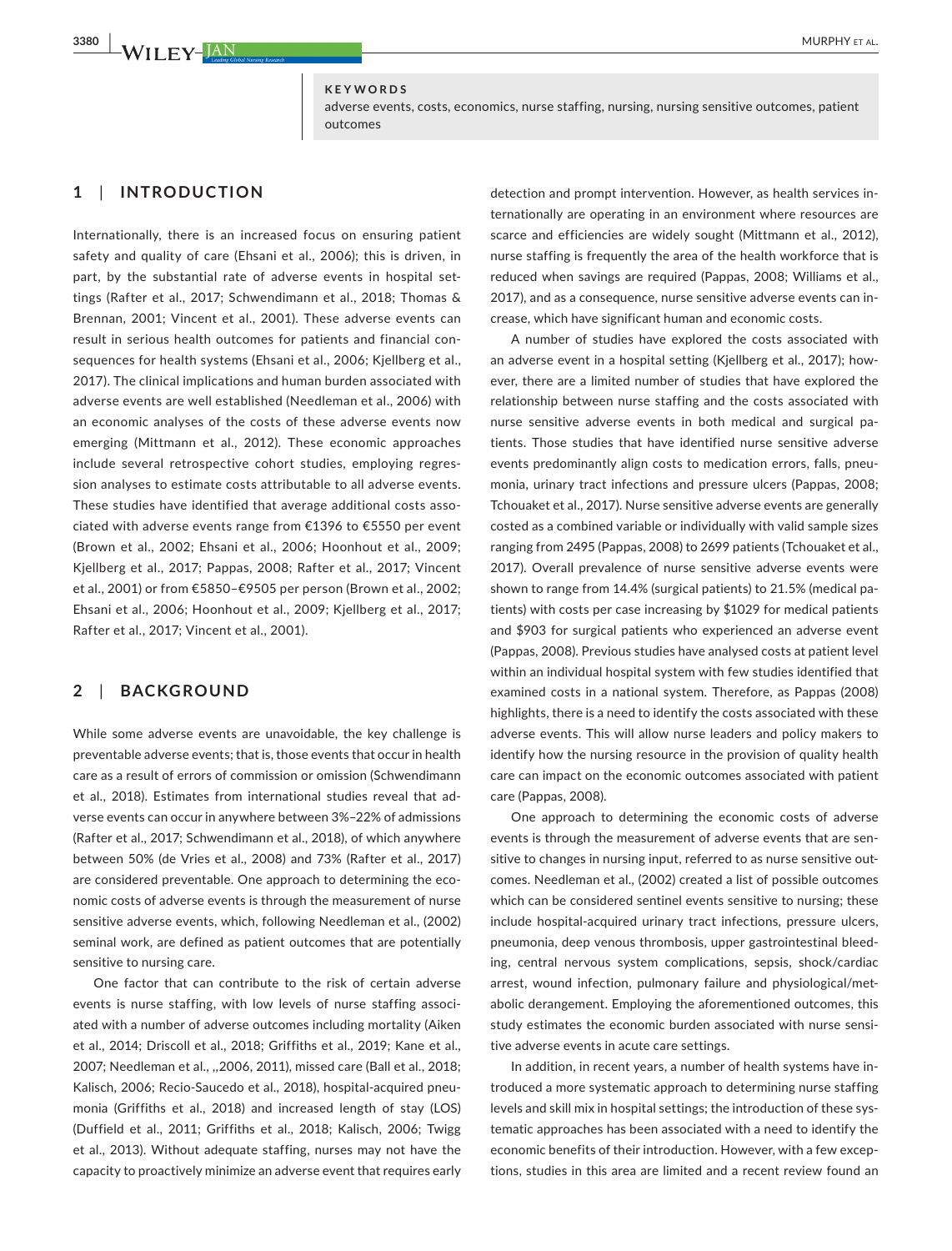absence of economic evaluations of staffing methodologies or tools (Griffiths et al., 2020).

In 2018, the Department of Health in Ireland published a policy document titled a *Framework for Safe Nurse Staffing and Skill Mix in General and Specialist Medical and Surgical Care Settings in Adult Hospitals in Ireland* (henceforth referred to as the *Framework*) (Department of Health, 2018). This document set out a number of recommendations, including the introduction of nursing hours per patient day to determine staffing levels. The introduction of the *Framework* was aligned to a programme of research which is examining the relationship between intentional changes to nurse staffing and outcomes, including the extent to which economic costings of adverse events related to patient outcomes change according to variations in nurse staffing. This includes examining the extent to which the costs in increasing nurse staffing are offset by a reduction in costs associated with a reduction in adverse events (see Drennan et al., 2018 for further details of the research). The first stage in this process, and the aim of this paper, is to identify costs associated with nurse sensitive adverse events and the impact of these events on patients' LOS.

# **3**  | **THE STUDY**

## **3.1**  | **Aims**

The aims of this study were to identify the costs associated with nurse sensitive adverse events and the impact of these events on patients' LOS.

## **3.2**  | **Design**

A retrospective patient record review was undertaken by extracting data from the hospitals' administrative systems.

## **3.3**  | **Participants**

Data were collected from six acute adult wards within three Irish hospitals from July 2016 to October 2017 for 5544 admitted patients; these patients had a minimum stay of 24 h, and all were adult patients (aged 18 years and older). Hospitals in Ireland are classified into four generic types ranging from Model 1 (community hospital with subacute inpatient beds), Model 2 (inpatient care for low-risk medical patients), Model 3 (larger district hospital that admits acute medical and surgical patients) and Model 4 (large university teaching hospitals) (Acute Medicine Programme Working Group 2010). The hospitals in this study included a Model 2 hospital (109 beds), a Model 3 hospital (235 beds) and a Model 4 hospital (670 beds); in total, there are 38 hospitals in Ireland in Bands 2 to 4. The wards in each of the study hospitals were enrolled in a pilot study implementing a safe nurse staffing framework in medical, surgical and specialist settings in Ireland

(Drennan et al., 2018). One of the first phases of this research was to estimate the costs associated with nurse sensitive adverse events.

## **3.4**  | **Data collection**

In line with previous studies that estimate cost of total adverse events (Ehsani et al., 2006; Hoonhout et al., 2009; Mittmann et al., 2012), a retrospective patient record review was undertaken by extracting data from the Hospital In-Patient Enquiry (HIPE) system. The HIPE system is the method used in Ireland for collecting data on inpatient discharges and includes data on LOS and diagnoses within the hospital setting (O'Loughlin et al., 2005). Diagnoses are captured by ICD-10 codes and assigned diagnostic-related group (DRG) codes; the latter codes group cases that are clinically similar and that consume similar amounts of health care resources. In this study, ICD-10 codes are employed to determine the presence of an adverse outcome sensitive to nursing, and DRG codes are employed to estimate prices as described below.

# **3.5**  | **Nurse sensitive adverse events assessment**

Based on the work of Needleman et al., (2002), 11 outcomes sensitive to nurse staffing were identified within the HIPE system: hospitalacquired urinary tract infections, pressure ulcers, hospital-acquired pneumonia, deep venous thrombosis, upper gastrointestinal bleeding, CNS complications, hospital-acquired sepsis, shock/cardiac arrest, wound infection, pulmonary failure and physiological/metabolic derangement: herein referred to as nurse sensitive adverse events. These outcomes were identified from the hospital discharge database using the algorithm developed by Needleman et al., (2002) in the United States. The US algorithm used the US ICD-9 coding system whereas Ireland uses the ICD-10; this is the same system used in Australia and New Zealand where McCloskey and Diers (2005) mapped the original ICD-9 codes in Needleman's study to the ICD-10 codes and these were used in this study (see Drennan et al., 2018 for further details).

# **3.6**  | **Validity**

The identification of costs associated with nurse sensitive adverse events at patient and unit level, as in this study, has been reported as having greater validity than measuring costs from large administrative data sets that do not distinguish from those events that are not nurse sensitive (Pappas, 2008). The analysis of the HIPE data allows costs to be estimated at patient level.

# **3.7**  | **Pricing methodology**

Data from HIPE are not linked to a financial system that generates costs/prices per patient; however, the Health Pricing Office (HPO, 2019) has published a price list which provides the prospective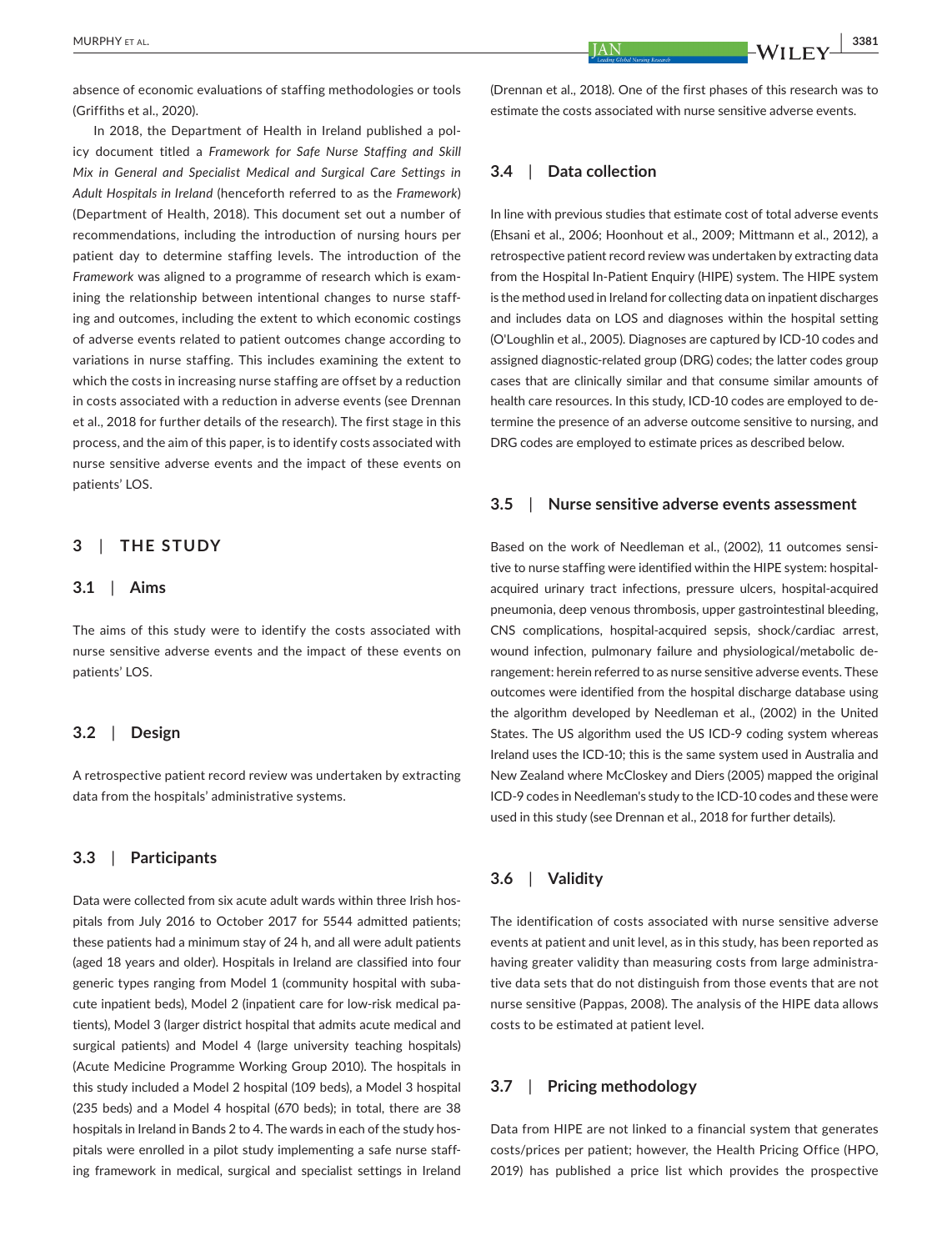description of prices to be paid for providing services for admitted patients by DRG. These prices are based on retrospective cost and activity data, and adjustments are made for funding policies, reflecting expected expenditure and available budgets. The primary function of the HPO price list is to inform budget allocations for acute public hospitals in Ireland (where the payer is also the provider). We employed this list to estimate the price of episodes of care captured in the data set (using assigned DRGs) and to compare LOS to national averages for those DRGs.

The national price list (HPO, 2019) is generated through activitybased funding (ABF) methods using a relative measure of resource consumption called weighted units; these are set so that the average resource consumption across all cases is one. Cases that consume resources more or less than average resource consumption have a weighted unit greater or less than one. To estimate weighted units, the Health Pricing Office estimate relative values (RVs) associated with the diagnosis. There are separate RVs for day cases and inpatients and furthermore, there are separate RVs for inpatients that have a typical LOS, referred to as inliers, and for high and low outliers; that is, LOSs that are substantially above or below the inlier range. The monetary value of any case is the total weighted unit multiplied by the base price associated with one weighted unit (for further information on methodology employed see HPO (2019)). For example, for a patient assigned DRG IO3B (hip replacement, minor complexity), the price list reveals the national average LOS is 7.2 days (range 2−20 days); the RV associated with this DRG is 2.083 which applies to LOS ranging from 2–20 (referred to as inlier relative value) and price is set at €10,038 (weighted unit base price is approximately €4819). LOS above 20 is associated with 0.098 RV per additional day (there is no lower RV for this DRG). Therefore, if a patient who is assigned DRG 103B has a LOS of 23 days, they have three high outlier days. Their total weighted unit then is the RV for the inlier period (2.083) plus the RV for the high outlier days (0.098 ∗ 3 days), giving a price of €11,456 for the episode. This translates to €498 daily average (total price/LOS). This methodology is employed to estimate total and daily average prices for all patients enrolled in the study.

## **3.8**  | **Data analysis**

In line with previous studies (Brown et al., 2002; Ehsani et al., 2006; Hoonhout et al., 2009; Kjellberg et al., 2017; Rafter et al., 2017; Vincent et al., 2001), to estimate the financial impact of nurse sensitive adverse events, we determined their impact on LOS, specifically on LOS beyond the national average for that DRG termed 'additional LOS'. We hypothesized that the presence of nurse sensitive adverse event(s) will increase LOS, to which we can assign a price to quantify the economic impact of nurse sensitive adverse events. LOS is treated as a count variable (nonnegative integer). As there was overdispersion in the count data (where the mean of the variable is smaller than the variance of the variable; Jones, 2007), we employ a negative binomial model (over the Poisson model) (Deb et al., 2017). This count model is a generalization of the Poisson regression

model because it has the same mean structure as a Poisson regression and it has an extra parameter (a gamma-distributed error term) to model the overdispersion (Cameron & Trivedi, 2005). Maximum likelihood estimates are used, wherein iterations are generated until the change in log likelihood is sufficiently small. Within the model, the outcome (*y*) depends on a set of explanatory variables (*x*), and it is assumed the probability of the event occurring (*λ*) = exp(*xβ*). The exponential function is employed to ensure that the intensity of the process so that the mean number of events, given *x*, is positive (Jones, 2007). Within the model the coefficients can be tested using a conventional *t* test; the conditional mean is a function of the explanatory variables, and alpha estimates the degree of overdispersion in the data. The variance is a quadratic function of the mean, and the approach has been applied extensively in health studies (Jones, 2007). The function form can be presented as  $\log(\lambda_i) = \beta_0 + \beta_1 x_{i1} + \beta_2 x_{i2} + \ldots + \beta_k x_{ik} + \sigma \epsilon_i$ , where  $\lambda_i$  is the expected value of the outcome variable  $\bm{{\mathsf{y}}}_{\mathsf{i}}$  for subject i,  $\bm{{\mathsf{x}}}_{\mathsf{i}}$  are the independent variables with corresponding regression coefficients  $\beta_n$ and  $\sigma \epsilon_{\rm i}$  is the disturbance term (see Cameron and Trivedi (1998)). In this study, the additional LOS is the dependent variable (*y*); the explanatory variables (*x*) are the number of nurse sensitive adverse events, patients' age and gender, admission type and case complexity. Incidence rate ratios and the average marginal effects are estimated. Data were analysed using Stata Version 14 (StataCorp, 2015).

# **4**  | **ETHICAL CONSIDERATIONS**

The research ethics committees of the three hospitals in which the research took place granted ethical approval.

## **5**  | **RESULTS**

## **5.1**  | **Characteristics of the sample**

In total, data were collected on 5544 inpatients; 50% of patients were male and the average age was 62.4 years (*SD* 19.56) (see Table 1). The majority of patients were admitted as emergency cases (vs. elective) (83%). With regard to complexity, over a third of patients in the sample were classified as having major complexity, 11% intermediate and 52% minor (this classification was determined from the DRG assigned). The mean LOS was 9.9 days (see Table 1); 10% of patients had LOS beyond the national average for their DRG.

Applying the HPO methodology, as discussed above, to the DRGs and LOS data extracted for the sample, we estimated the price per admission for patients in the study. The average price per admission was €8544 (*SD* €13,318). The average daily price per patient included in the study, based on their individual LOSs, was €1456 (*SD* €1515).

Sixteen per cent of the sample (*n* = 897) had at least one nurse sensitive adverse event during their episode of care. Of these, 76% had one event; 20% two events; and 4% had three or more nurse sensitive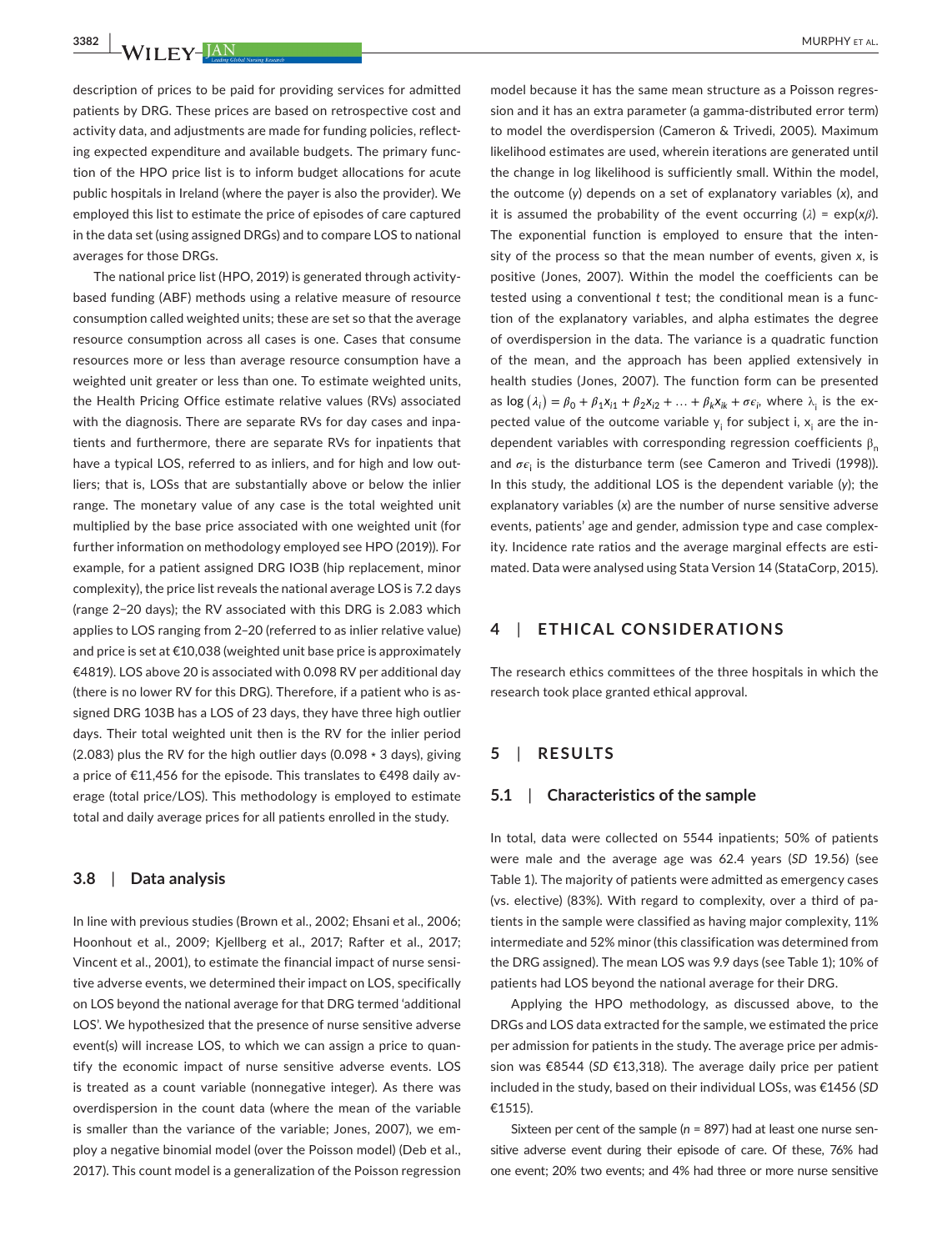#### **TABLE 1** Summary statistics of sample.

| Variable                        | Mean  | <b>SD</b> | Min          | Max            | Mean   | <b>SD</b> | Min          | Max            |
|---------------------------------|-------|-----------|--------------|----------------|--------|-----------|--------------|----------------|
| Age (years)                     | 62.36 | 19.56     | 16           | 103            | 71.84  | 16.01     | 17           | 103            |
| Male (1,0)                      | 0.50  | 0.50      | $\mathbf{0}$ | $\mathbf{1}$   | 0.48   | 0.50      | $\mathbf{O}$ | $\mathbf{1}$   |
| Emergency admission (1,0)       | 0.84  | 0.37      | $\mathsf{O}$ | $\mathbf{1}$   | 0.94   | 0.23      | 0            | $\mathbf{1}$   |
| LOS (days)                      | 9.91  | 13.79     | $\mathbf{1}$ | 219            | 18.32  | 22.11     | $\mathbf{1}$ | 219            |
| Addition LOS <sup>a</sup> (1,0) | 0.44  | 0.50      | $\mathsf{O}$ | 1              | 0.48   | 0.50      | 0            | $\mathbf{1}$   |
| Additional LOS (days)           | 2.60  | 5.63      | $\mathsf{O}$ | 88.1           | 4.37   | 8.92      | $\mathbf{1}$ | 219            |
| High outlier $LOSb (1,0)$       | 0.10  | 0.30      | $\mathbf 0$  | 1              | 0.19   | 0.40      | 0            | $\mathbf{1}$   |
| High outlier LOS (days)         | 1.33  | 7.68      | $\mathbf{0}$ | 191            | 3.44   | 13.94     | $\mathbf{O}$ | 191            |
| Any nurse sensitive AE<br>(1,0) | 0.16  | 0.37      | 0            | 1              | 1.00   |           | $\mathbf{1}$ | $\mathbf{1}$   |
| # of nurse sensitive AEs        | 0.21  | 0.53      | $\mathbf{0}$ | $\overline{4}$ | 1.29   | 0.56      | $\mathbf{1}$ | $\overline{4}$ |
| Minor complexity (1,0)          | 0.52  | 0.50      | $\mathbf 0$  | $\mathbf{1}$   | 0.18   | 0.38      | 0            | $\mathbf{1}$   |
| Intermediate<br>complexity(1,0) | 0.36  | 0.48      | $\mathbf 0$  | $\mathbf{1}$   | 0.71   | 0.45      | $\mathbf 0$  | $\mathbf{1}$   |
| Major complexity (1,0)          | 0.11  | 0.32      | $\mathsf{O}$ | $\mathbf{1}$   | 0.11   | 0.31      | 0            | $\mathbf{1}$   |
| No complexity (1,0)             | 0.01  | 0.11      | $\mathsf{O}$ | $\mathbf{1}$   | 0.00   | 0.05      | $\mathbf 0$  | $\mathbf{1}$   |
| Total price pp $(\epsilon)$     | 8544  | 13,318    | 641          | 193,526        | 15,310 | 25,550    | 1513         | 193,526        |
| Average daily price pp          | 1456  | 1515      | 63           | 23,833         | 1185   | 1413      | 63           | 13,532         |
|                                 |       |           |              |                |        |           |              |                |

*Notes: n* = sample size.

Abbreviations: AE, adverse event; DRG, diagnostic-related group; LOS, length of stay; pp, per patient; *SD*, standard deviation.

<sup>a</sup>LOS greater than average LOS per DRG, as per national estimates (HPO, 2019).

 $^{\rm b}$ LOS exceeds inlier range per DRG, as per national estimates (HPO, 2019).

adverse events. Amongst those who had nurse sensitive adverse events, the average number was 1.3 (*SD* 0.56). Metabolic derangement was the most frequently occurring event (36.7%, *n* = 330), followed by hospitalacquired pneumonia (24.9%, *n* = 223) and urinary tract infection (22.6%, *n* = 203). Those who had at least one nurse sensitive adverse event were predominately female (52%), had an average age of 71.8 years, 94% were classified as an emergency admission and 71% were assigned a DRG with an intermediate complexity classification level. In addition, amongst those patients who experienced at least one nurse sensitive adverse event, the mean LOS was 18.32 days (see Table 1); 19% of patients had LOS beyond the national average for their DRG, which was 4.37 days on average.

# **5.2**  | **Length of stay**

Table 2 presents results from the negative binomial regression model that estimates the impact of nurse sensitive adverse events on LOS while controlling for patient characteristics. The base categories are female, non-emergency admission and no complexity.

The Wald chi-square statistic (7 degrees of freedom for the full model) tests that all of the estimated coefficients are equal to zero (a test of the model as a whole); here, the *p* value (<.0001) suggests that the model is statistically significant. The log-transformed over dispersion parameter (/lnalpha) is also estimated and the likelihood ratio test examines if is alpha equals zero (comparing this model of a

Poisson model). Here, the associated chi-square value with 1 degree of freedom is 1.7e+04, suggesting the alpha is non-zero and the negative binomial model is more appropriate than the Poisson model. The coefficients for number of nurse sensitive adverse events and major and intermediate complexity are all statistically significant.

For ease of interpretation, the results are presented as incident rate ratios (see Table 2): each nurse sensitive adverse event was associated with a 25% increase in additional LOS ( $p = 0.001$ ), holding all else constant. To understand the model better in terms of LOS, the marginal effects (see Table 2, lower panel) were estimated. Holding all else constant, each nurse sensitive adverse event was associated with increasing the LOS beyond national average by 0.48 days (*p* =.001). Other factors influencing additional LOS were admission type and complexity. Those patients who were an emergency admission had a reduced LOS beyond national average (0.3 days [*p* =.04]), while those classified with an intermediate or major complexity have increased LOSs beyond national average, 3.53 and 3.70 days, respectively (*p* =.001).

# **5.3**  | **Economic impact**

Using the results of the negative binomial regression, whereby each nurse sensitive adverse event increased the LOS beyond national average by 0.48 days and applying the estimated daily average price of inpatient stay per patient (€1456), we estimated the economic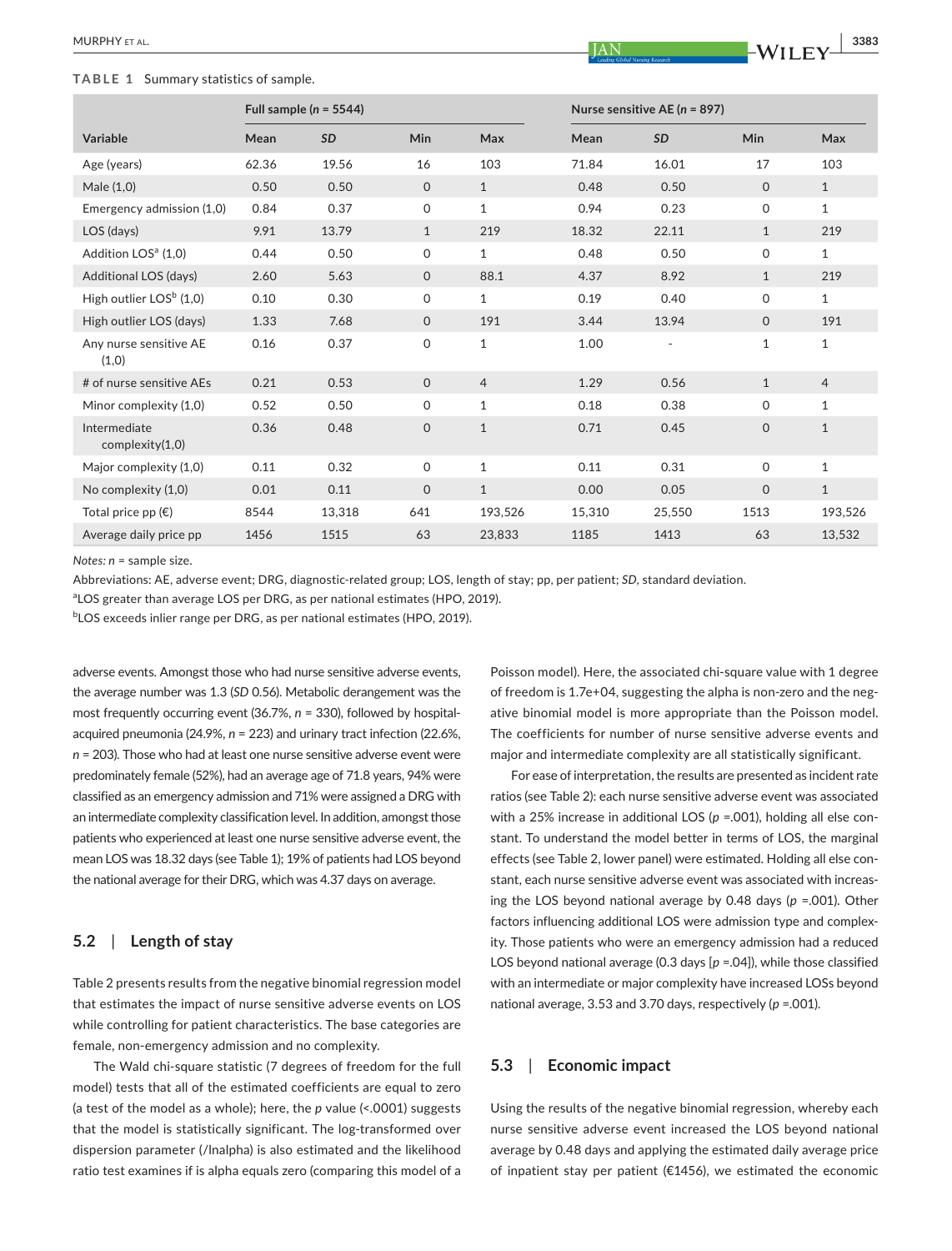**3384 <sup>|</sup>**  MURPHY et al.

**TABLE 2** Negative binomial regression: impact of nurse sensitive adverse event on length of stay.

|                            | Coef.    | <b>SE</b> | z        | p > z <sup>a</sup> | 95% confidence interval |          |
|----------------------------|----------|-----------|----------|--------------------|-------------------------|----------|
| No. of nurse sensitive AEs | 0.224    | 0.044     | 5.080    | >0.001             | 0.137                   | 0.310    |
| Age (standardized)         | $-0.018$ | 0.024     | $-0.760$ | .447               | $-0.066$                | 0.029    |
| Male                       | 0.040    | 0.047     | 0.850    | .397               | $-0.052$                | 0.131    |
| Emergency admission        | $-0.148$ | 0.064     | $-2.310$ | .021               | $-0.274$                | $-0.022$ |
| Minor complexity           | 0.533    | 0.238     | 2.240    | .025               | 0.067                   | 0.999    |
| Major complexity           | 1.735    | 0.239     | 7.250    | 5.001              | 1.266                   | 2.204    |
| Intermediate complexity    | 1.658    | 0.245     | 6.770    | 5.001              | 1.178                   | 2.137    |
| $\_cons$                   | $-0.266$ | 0.239     | $-1.110$ | .265               | $-0.734$                | 0.202    |
| /Inalpha                   | 0.904    | 0.028     | 5.080    |                    | 0.849                   | 0.959    |
| alpha                      | 2.469    | 0.069     | $-0.760$ |                    | 2.337                   | 2.609    |

Likelihood ratio test of alpha =0: chibar2(01) =1.7e+04; Prob ≥ chibar2 =.000<sup>b,c</sup>

Number of observations: 5544; Wald chi-square statistic (7 degrees of freedom) =684.85

Prob > chi-square >.0001; Pseudo-*R*<sup>2</sup> =.0315

| Incidence rate ratios           | <b>IRR</b> | <b>SE</b> | $\boldsymbol{z}$ | p > z <sup>a</sup> |          | 95% confidence interval |  |
|---------------------------------|------------|-----------|------------------|--------------------|----------|-------------------------|--|
| No. of nurse sensitive AEs      | 1.251      | 0.055     | 5.080            | > 0.001            | 1.147    | 1.363                   |  |
| Age (standardized)              | 0.982      | 0.024     | $-0.760$         | .447               | 0.936    | 1.030                   |  |
| Male                            | 1.040      | 0.049     | 0.850            | .397               | 0.949    | 1.140                   |  |
| <b>Emergency admission</b>      | 0.862      | 0.055     | $-2.310$         | .021               | 0.760    | 0.978                   |  |
| Minor complexity                | 1.704      | 0.405     | 2.240            | .025               | 1.070    | 2.715                   |  |
| Major complexity                | 5.668      | 1.356     | 7.250            | 5.001              | 3.546    | 9.059                   |  |
| Intermediate complexity         | 5.246      | 1.284     | 6.770            | 5.001              | 3.247    | 8.477                   |  |
| $_{\sim}$ cons                  | 0.766      | 0.183     | $-1.110$         | .265               | 0.480    | 1.224                   |  |
| /Inalpha                        | 0.904      | 0.028     |                  |                    | 0.849    | 0.959                   |  |
| Alpha                           | 2.469      | 0.069     |                  |                    | 2.337    | 2.609                   |  |
| Marginal Effects (Delta-method) | Margin     | <b>SE</b> | z                | p > z <sup>a</sup> |          | 95% confidence interval |  |
| No. of nurse sensitive AEs      | 0.477      | 0.094     | 5.050            | 5.001              | 0.292    | 0.661                   |  |
| Age (standardized)              | $-0.039$   | 0.052     | $-0.760$         | .447               | $-0.141$ | 0.062                   |  |
| Male                            | 0.084      | 0.100     | 0.850            | .397               | $-0.111$ | 0.280                   |  |
| <b>Emergency admission</b>      | $-0.316$   | 0.137     | $-2.310$         | .021               | $-0.585$ | $-0.048$                |  |
| Minor complexity                | 1.136      | 0.507     | 2.240            | .025               | 0.143    | 2.129                   |  |
| Major complexity                | 3.698      | 0.514     | 7.190            | 5.001              | 2.690    | 4.705                   |  |
| Intermediate complexity         | 3.533      | 0.525     | 6.720            | 5.001              | 2.503    | 4.563                   |  |

*Note:* Base categories: female, non-emergency admission and no complexity.

<sup>a</sup>The *z* value follows a standard normal distribution which is used to test against a two-sided alternative hypothesis that the Coef. is not equal to zero. The probability that a particular *z* test statistic is as extreme as, or more so, than what has been observed under the null hypothesis is defined by *p* > *z*.

 $^{\rm b}$ Likelihood ratio test of alpha =0. This is the likelihood ratio chi-square test that the dispersion parameter alpha is equal to zero. c Chibar2(01) indicates that the distribution on the likelihood ratio test statistics is a 50:50 mixture of a chi-square with no degrees of freedom and a chi-square with 1 degree of freedom (rather than the usual chi-square with 2 degree of freedom) (StataCorp, 2015).

impact associated with each nurse sensitive outcome to be €694; this accumulated to €0.8 million for the study population.

# **6**  | **DISCUSSION**

This is the first study in Ireland to report the costs associated with nurse sensitive adverse events and builds on previous research in this

area through the use of routinely collected data and by considering a wider range of nurse sensitive adverse events than previously reported (Pappas, 2008; Tchouaket et al., 2017). The occurrence of a nurse sensitive adverse event was 16%; this is higher than adverse events previously reported by Tchouaket et al., (2017) in Canada (6.2%), similar to rates reported for surgical patients (14.4%) but lower than that reported for medical patients in the United States (21.5%) (Pappas, 2008). However, it is of note that this study measured a wider range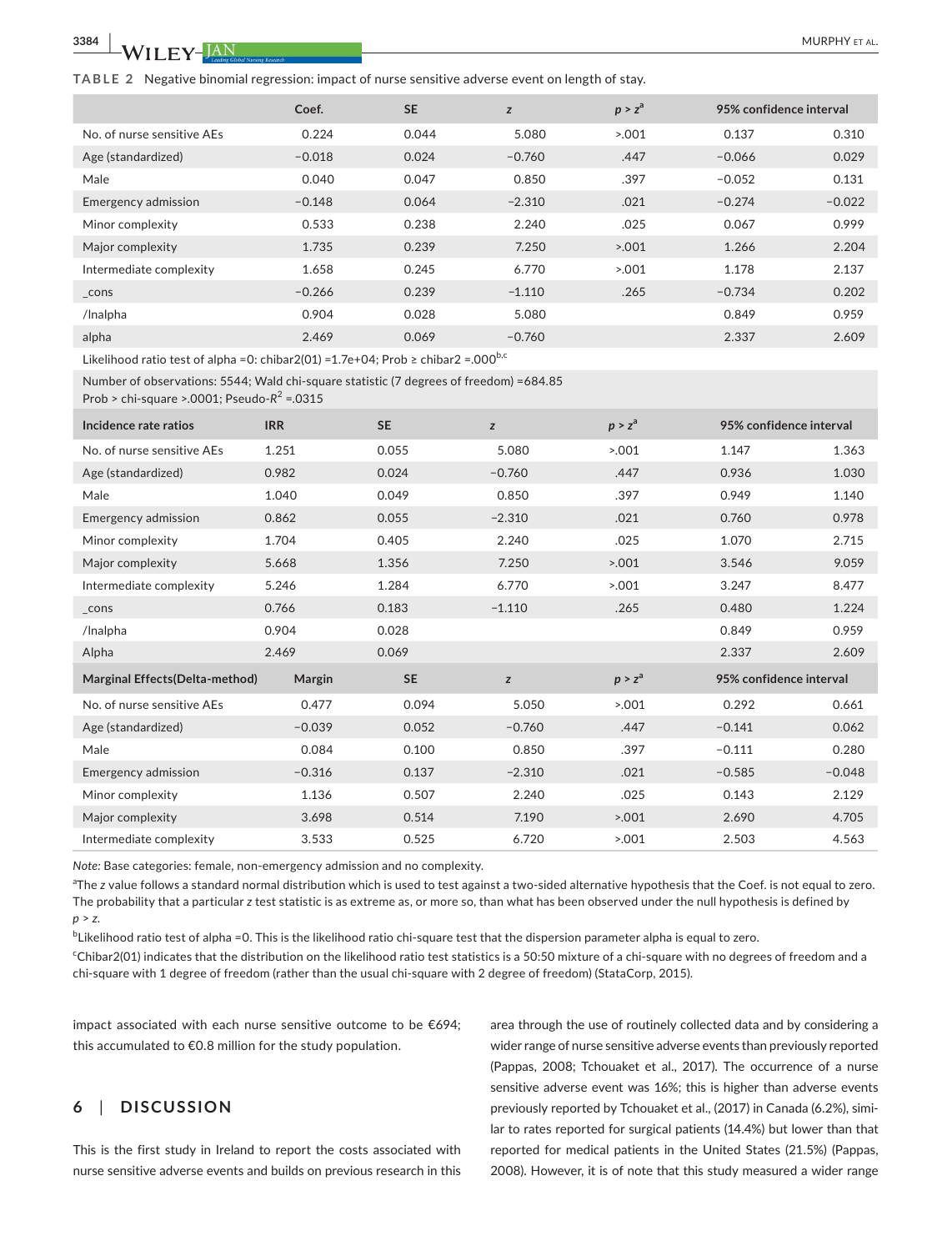of nurse sensitive adverse events compared with previous research; in particular, when compared with Pappas (2008) and Tchouaket et al., (2017) whose research measured five nurse sensitive adverse events. As would be expected, and similar to other studies, patients who experienced a nurse sensitive adverse event while in hospital had a longer LOS when compared with patients without (Ehsani et al., 2006).

The descriptive statistics reveals higher additional LOS amongst those who had at least one nurse sensitive adverse event compared with the general sample (2.60 compared with 4.37). This is at the lower end of Tchouaket et al., (2017) estimates that adverse events added 4.0 to 12.3 days to LOS, depending on the adverse event experienced by the patient. Additionally, the regression reveals that each nurse sensitive adverse event increases average LOS beyond the national average by 0.48 days. In addition, we estimated the average cost associated with each nurse sensitive adverse event to be €694; this was lower than the costs identified in the United States, where the cost per adverse event per case increased by €1590 in medical patients and €1396 in surgical patients (2008 USD converted to 2019 EUR) (Pappas, 2008).

A previous study in Ireland identified a total of 247 adverse events in 211 admissions, and assigned an average cost for adverse events of €5550, accumulating to over €194 million annually (Rafter et al., 2017). The study presented here advances on this methodology. Rather than applying an average cost for events, we take into consideration the patients' diagnosis and compare their length of to stay to what is typical for that diagnosis and assign values using the recently published Admitted Patient Price List (HPO, 2019). Therefore, applying more precise estimates, as advocated by Drummond et al., (2015). Furthermore, while Rafter et al., (2017) considered 247 adverse events, we have focused on only 11 events that are considered to be particularly sensitive to nursing care which we estimate to have an economic burden of €91.3 million annually. Considering these results in the context of the Irish health budget, these potentially avoidable adverse events represent 0.56% of the 2018 total government expenditure on health care of €16.2 billion (Connors, 2018).

Following the international financial crisis of 2008, there was pressure on national public health care services to make cost savings either through staff reductions or replacing qualified staff with unregistered roles. This resulted in the reduction of the nursing workforce in Ireland between 2008 and 2014 where there was a 10.7% decrease in nurses at staff nurse grade (Williams & Thomas, 2017). Simultaneously, health care costs are rising, inhibiting investments in new initiatives, even those aimed at improving patient safety (Kjellberg et al., 2017). This has direct consequences for front line personnel such as nurses, whose workload has increased due to increasing patient complexity and dependency (Duffield et al., 2011, 2018). Nursing staff play a central role in ensuring patient safety and patient surveillance. In light of cost reduction efforts, resulting shortages and ensuing pressures, these staff have to increase their workloads and provide efficiencies. While nursing costs represent at least 50% of most hospitals' expenses, this cohort of staff drive overall hospital quality and safety and are an important component of hospitals' infrastructure, as well as an effective intervention for achieving operational efficiency and success (Coster

et al., 2018; Pappas, 2008). Knowing the costs of preventable adverse events from an economic perspective is valuable, and estimates can be used to inform decisions regarding designing and investing in patient safety initiatives, health policy and priority setting (Hoonhout et al., 2009; Mittmann et al., 2012). However, the evidence that does exist in this area is both limited and mixed (Griffiths, Ball, Drennan, et al., 2016; Twigg et al., 2015). This study estimates the economic costs associated with potentially avoidable adverse events in Ireland, using outcomes that Needleman et al., (2002) demonstrated to be sensitive to nurse staffing and are readily available from hospital administrative systems.

The estimated average cost of nurse sensitive adverse events calculated here can be used in economic evaluations of initiatives that aim to improve patient care and safety, such as the introduction of the Framework for Safe Nurse Staffing and Skill Mix (Department of Health, 2018). Previous literature demonstrates that work related stressors, for example, could result in adverse events (Kjellberg et al., 2017; Nielsen et al., 2013; Rasmussen et al., 2014); therefore, initiatives that aim to prevent such events have the potential to generate significant cost savings to the health system. For example, increasing nurse staffing levels and improving nurse-to-patient ratios have been found to reduce patient mortality (Aiken et al., 2014; Driscoll et al., 2018; Griffiths et al., 2016, 2019; Rothberg et al., 2005) and generate financial savings (Needleman et al., 2006; Newbold, 2008; Rothberg et al., 2005; Twigg et al., 2013). Studies, such this one, provide information on health care costs which can be used alongside initiatives preventing adverse events thus providing insights into the mechanisms for improving safety, patient satisfaction and perhaps generating cost savings (Kjellberg et al., 2017). In particular, as this study estimates costs directly attributable to care provided, they can be employed in economic evaluations of initiatives that aim to improve care and safety. For instance, aggregating the results of our study to the Irish acute hospital population (approximately 633,155 inpatients discharged annually (excluding maternity and paediatric patients), a 16% likelihood of nurse sensitive adverse events and with 1.3 on average per patient suggests the annual economic impact of nurse sensitive adverse events is €91.3 million for the health service. Considering these potential costs avoided in the context of existing funding, €91.3 million is approximately 1.6% of annual funding to the acute health division (based on 2018 figure of €5589 million; Department of Health, 2019) or 42% of the additional funds annually required to clear the national acute sector's expenditure deficit (average €214 million annually; Duff, 2017).

## **6.1**  | **Limitations**

Recent studies estimating costs of adverse event have employed a variety of methods, the choice of which is often dependent on data availability. Most recently, Kjellberg et al., (2017), employed patient level cost data, that is to say the actual cost per patient. Over the past number of years, efforts have been made to introduce ABF in Ireland (HSE, 2015; McElroy & Murphy, 2014; Murphy & McElroy, 2015). The result of this culminated in the publication of the ABF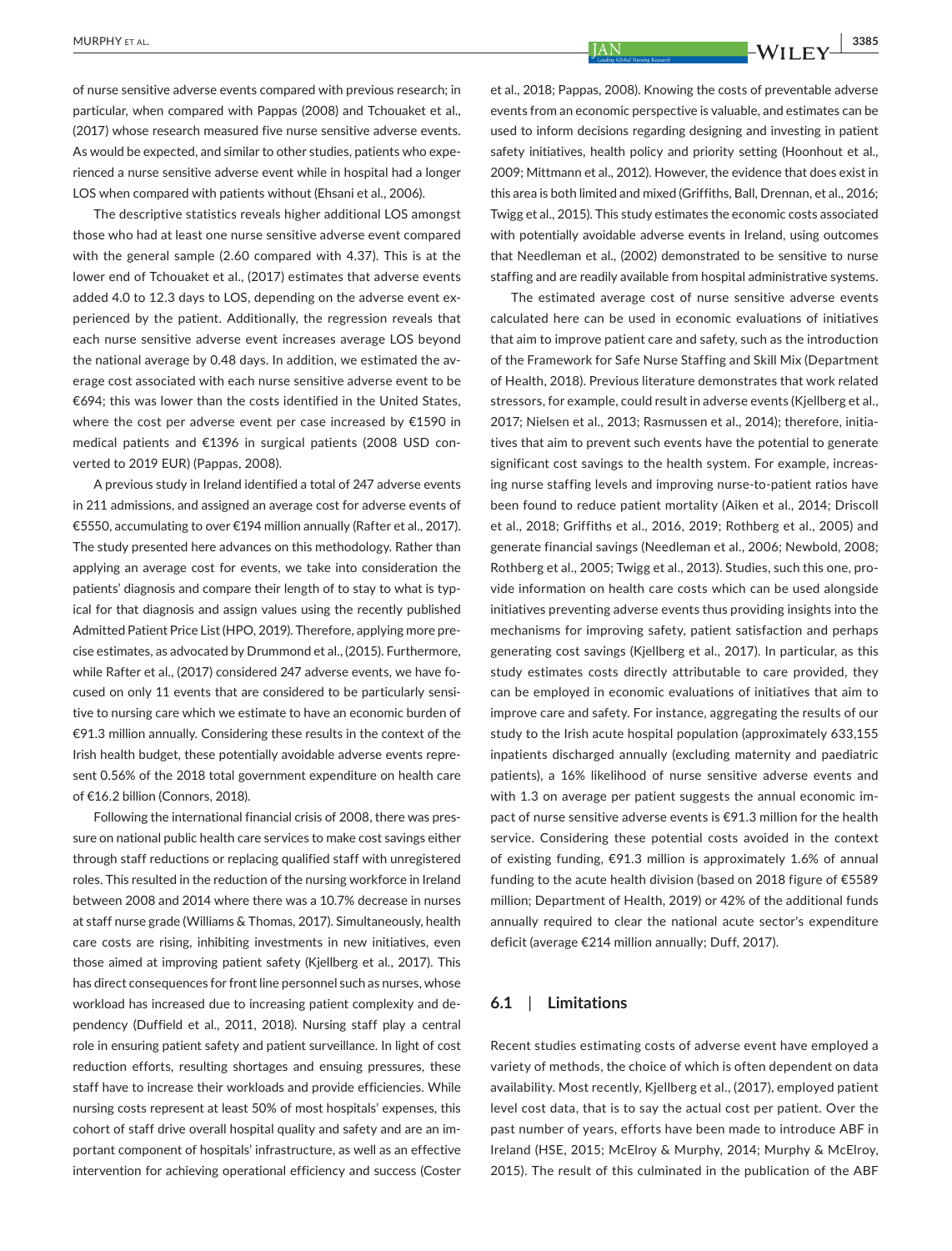2019 Admitted Patient Price List, which we employ here. However, the HIPE system is not yet linked to a financial reporting system. In the absence of this, we used the ABF price list to generate the expected price per episode for patients in the sample. While this may underestimate the true cost of patients' care, it is aligned with current reimbursement practices in the Irish hospital system where prices are estimated based on case complexity and LOS and therefore represents the best available estimates. Furthermore, associated readmissions or other related health care costs were excluded in the analysis. With regard to the approach taken, we are limited to the pricing list available which does not provide a per diem (daily) cost per DRG. We realise that an additional stay beyond the national average for that DRG may not result in an actual change in price assigned unless the additional stay falls in the high outlier category. While 16% of patients had at least one nurse sensitive adverse event, only 9% of those (68) had an outlier LOS, while 54% (415) had LOSs beyond the DRG's average. This suggests outlier LOS would lack sensitivity as a parameter for the type of events examined here. In addition, in estimating the cost, we had to assume costs are evenly distributed across an entire episode of care. Therefore, while we acknowledge the value assigned to nurse sensitive adverse events in this analysis is a proxy for the true cost, and may be an underestimation, it is the best estimate available.

# **7**  | **CONCLUSION**

This study estimates the economic cost of nurse sensitive adverse events in the acute care setting throughout Ireland; however, the approach used will also be applicable to researchers and policy makers internationally. These estimates quantify, in monetary terms, the value of potentially avoidable adverse events, which are substantial at €91.3 million annually. The estimates provided here can be used to inform and prepare the way for future economic evaluations of nurse staffing initiatives that aim to improve patient care and safety. Such analyses could inform future budgetary and resource allocation decisions; thereby providing effective information to support financial, managerial and policy functions in the health service while maintaining and improving patient outcomes. While not all nurse sensitive adverse events are preventable, the identification of these events in secondary data and the impact that they have on patient outcomes and costs can facilitate the identification of those that can be avoided and used in the measurement of the association between nurse staffing levels and proportion of adverse events that occur in health care settings.

## **ACKNOWLEDGEMENTS**

We would like to acknowledge the Department of Health and Health Research Board (Grant FSN-2017-001) for funding the study. We would also like to acknowledge the support of the Chief Nurse's Office, Department of Health and the Office of the Nursing and Midwifery Services Director, Health Services Executive as well as Group Directors of Nursing, Directors of Nursing and their teams

and HIPE Officers in each of the research sites. Responsibility for the information and views set out in this publication lies entirely with the authors and not with the funders.

## **CONFLICT OF INTEREST**

Jonathan Drennan is a member of the Editorial Board of the *Journal of Advanced Nursing*.

#### **PEER REVIEW**

The peer review history for this article is available at [https://publo](https://publons.com/publon/10.1111/jan.14860) [ns.com/publon/10.1111/jan.14860](https://publons.com/publon/10.1111/jan.14860).

## **DATA AVAILABILITY STATEMENT**

Data available on request due to privacy/ethical restrictions.

## **ORCID**

*Aileen Murphy* <https://orcid.org/0000-0003-3062-0692> *Peter Griffiths* <https://orcid.org/0000-0003-2439-2857> *Christine Duffield* <https://orcid.org/0000-0001-6534-8743> *Jonathan Drenna[n](https://orcid.org/0000-0001-7365-4345)* <https://orcid.org/0000-0001-7365-4345>

# **TWITTER**

*Aileen Murphy*@aileenmurphy *Noeleen M. Brady*@NoeleenMBrady *Jonathan Drennan* [@](https://twitter.com/JdaDrennan)JdaDrennan

## **REFERENCES**

- Aiken, L. H., Sloane, D. M., Bruyneel, L., Van den Heede, K., Griffiths, P., Busse, R., Diomidous, M., Kinnunen, J., Kózka, M., Lesaffre, E., McHugh, M. D., Moreno-Casbas, M. T., Rafferty, A. M., Schwendimann, R., Scott, P. A., Tishelman, C., van Achterberg, T., & Sermeus, W. (2014). Nurse staffing and education and hospital mortality in nine European countries: A retrospective observational study. *The Lancet*, *383*(9931), 1824–1830. [https://doi.org/10.1016/](https://doi.org/10.1016/S0140-6736(13)62631-8) [S0140-6736\(13\)62631-8.](https://doi.org/10.1016/S0140-6736(13)62631-8)
- Ball, J. E., Bruyneel, L., Aiken, L. H., Sermeus, W., Sloane, D. M., Rafferty, A. M., Lindqvist, R., Tishelman, C., Griffiths, P. & Consortium, R. C. (2018). Post-operative mortality, missed care and nurse staffing in nine countries: A cross-sectional study. *International Journal of Nursing Studies*, *78*, 10–15. [https://doi.org/10.1016/j.ijnur](https://doi.org/10.1016/j.ijnurstu.2017.08.004) [stu.2017.08.004](https://doi.org/10.1016/j.ijnurstu.2017.08.004).
- Brown, P., McArthur, C., Newby, L., Lay-Yee, R., Davis, P., & Briant, R. (2002). Cost of medical injury in New Zealand: a retrospective cohort study. *Journal of Health Services Research & Policy*, *7*(1\_suppl), 29–34. [https://doi.org/10.1258/135581902320176449.](https://doi.org/10.1258/135581902320176449)
- Cameron, A., & Trivedi, P. (1998). *Regression analysis for count data*. Cambridge University Press.
- Cameron, A., & Trivedi, P. (2005). Chapter 20: Models of Count Data. In *Microeconometrics: Methods and Applications* (pp. 665–691). Cambridge University Press.
- Connors, J. (2018). Budget 2019: Health Budget Oversight & Managmenet: Alignment of Health Budget and National Serivce Plan (Oct 2018 ed.). Ireland IGEES, Dept of Public Expenditure & Reform.
- Coster, S., Watkins, M., & Norman, I. J. (2018). What is the impact of professional nursing on patients' outcomes globally? An overview of research evidence. *International Journal of Nursing Studies*, *78*, 76–83.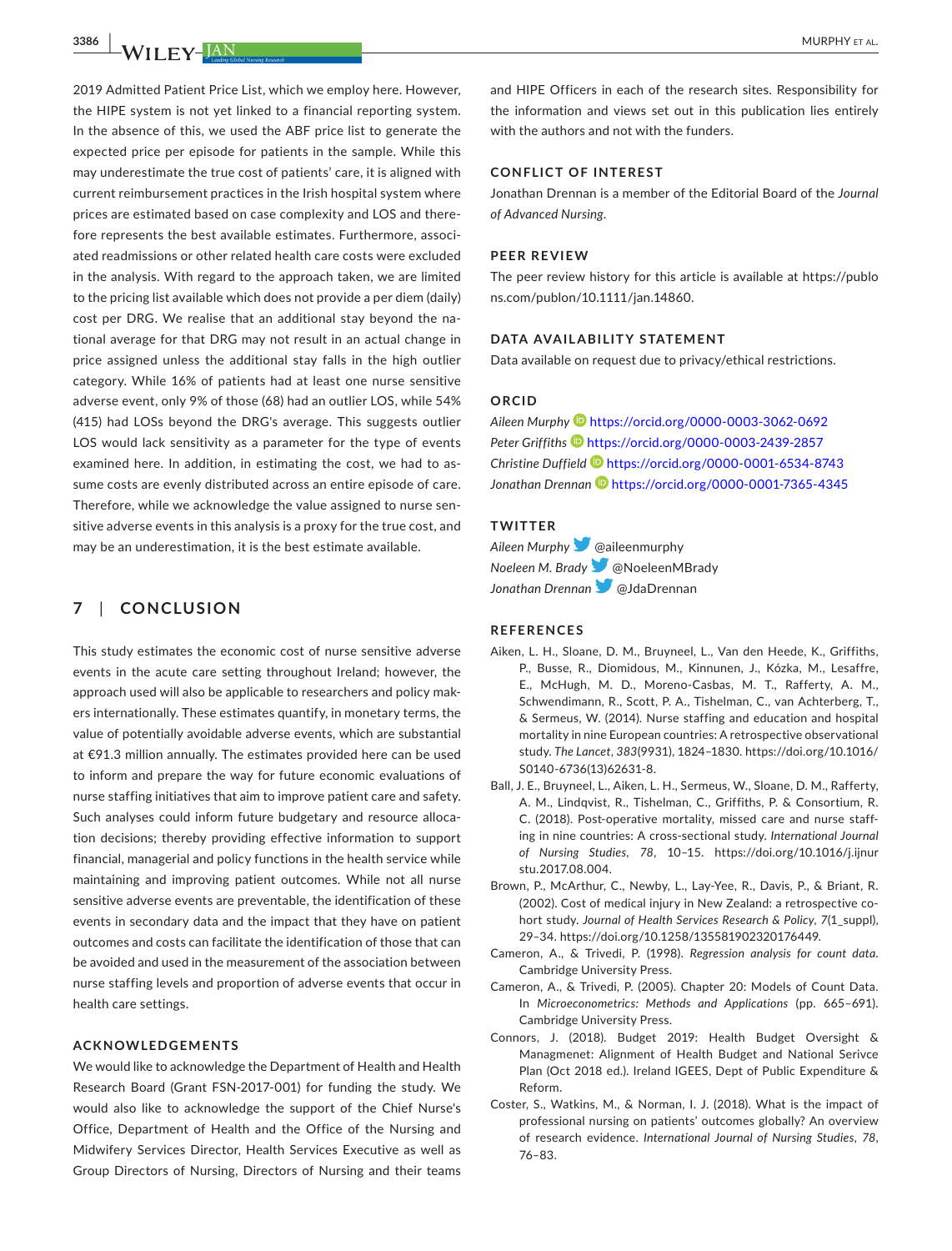- de Vries, E. N., Ramrattan, M. A., Smorenburg, S. M., Gouma, D. J., & Boermeester, M. A. (2008). The incidence and nature of in-hospital adverse events: A systematic review. *BMJ Quality & Safety*, *17*(3), 216–223. <https://doi.org/10.1136/qshc.2007.023622>.
- Deb, P., Norton, E. C., & Manning, W. G. (2017). *Health econometrics using Stata*, Vol. (*3*): , Stata Press.
- Department of Health. (2018). *Framework for Safe Nurse Staffing and Skill Mix in General and Specialist Medical and Surgical Care Settings in Ireland*. Department of Health. Retrieved from [https://www.gov.](https://www.gov.ie/en/publication/2d1198-framework-for-safe-nurse-staffing-and-skill-mix-in-general-and-speci/) [ie/en/publication/2d1198-framework-for-safe-nurse-staffing-and](https://www.gov.ie/en/publication/2d1198-framework-for-safe-nurse-staffing-and-skill-mix-in-general-and-speci/)[skill-mix-in-general-and-speci/](https://www.gov.ie/en/publication/2d1198-framework-for-safe-nurse-staffing-and-skill-mix-in-general-and-speci/)
- Department of Health. (2019). *Health In Ireland: Key Trends 2019*. Retrieved from Dublin, Ireland. [https://www.gov.ie/en/publicatio](https://www.gov.ie/en/publication/f1bb64-health-in-ireland-key-trends-2019/) [n/f1bb64-health-in-ireland-key-trends-2019/](https://www.gov.ie/en/publication/f1bb64-health-in-ireland-key-trends-2019/)
- Drennan, J., Duffield, C., Scott, A. P., Ball, J., Brady, N. M., Murphy, A., Dahly, D., Savage, E., Corcoran, P., Hegarty, J., & Griffiths, P. (2018). A protocol to measure the impact of intentional changes to nurse staffing and skill-mix in medical and surgical wards. *Journal of Advanced Nursing*, *74*(12), 2912–2921. [https://doi.org/10.1111/](https://doi.org/10.1111/jan.13796) [jan.13796](https://doi.org/10.1111/jan.13796).
- Driscoll, A., Grant, M. J., Carroll, D., Dalton, S., Deaton, C., Jones, I., Lehwaldt, D., McKee, G., Munyombwe, T., & Astin, F. (2018). The effect of nurse-to-patient ratios on nurse-sensitive patient outcomes in acute specialist units: A systematic review and meta-analysis. *European Journal of Cardiovascular Nursing*, *17*(1), 6–22. [https://doi.](https://doi.org/10.1177/1474515117721561) [org/10.1177/1474515117721561](https://doi.org/10.1177/1474515117721561)
- Drummond, M. F., Sculpher, M. J., Claxton, K., Stoddart, G. L., & Torrance, G. W. (2015). *Methods for the economic evaluation of health care programmes*. : Oxford University Press.
- Duff, N. (2017). Spending Review: Acute hospital expenditure review. Department of Public Expenditure and Reform. Retrieved from [https://igees.gov.ie/wp-content/uploads/2015/02/Acute-Hospi](https://igees.gov.ie/wp-content/uploads/2015/02/Acute-Hospital-Spending-Review.pdf) [tal-Spending-Review.pdf](https://igees.gov.ie/wp-content/uploads/2015/02/Acute-Hospital-Spending-Review.pdf)
- Duffield, C., Diers, D., O'Brien-Pallas, L., Aisbett, C., Roche, M., King, M., & Aisbett, K. (2011). Nursing staffing, nursing workload, the work environment and patient outcomes. *Applied Nursing Research*, *24*(4), 244–255. [https://doi.org/10.1016/j.](https://doi.org/10.1016/j.apnr.2009.12.004) [apnr.2009.12.004](https://doi.org/10.1016/j.apnr.2009.12.004).
- Duffield, C., Roche, M., Twigg, D., Williams, A., Rowbotham, S., & Clarke, S. (2018). Adding unregulated nursing support workers to ward staffing: Exploration of a natural experiment. *Journal of Clinical Nursing*, *27*(19–20), 3768–3779. [https://doi.org/10.1111/](https://doi.org/10.1111/jocn.14632) [jocn.14632](https://doi.org/10.1111/jocn.14632)
- Ehsani, J. P., Jackson, T., & Duckett, S. J. (2006). The incidence and cost of adverse events in Victorian hospitals 2003–04. *Medical Journal of Australia*, *184*(11), 551–555. [https://doi.org/10.5694/](https://doi.org/10.5694/j.1326-5377.2006.tb00378.x) [j.1326-5377.2006.tb00378.x.](https://doi.org/10.5694/j.1326-5377.2006.tb00378.x)
- Griffiths, P., Ball, J., Bloor, K., Böhning, D., Briggs, J., Dall'Ora, C., Iongh, A. D., Jones, J., Kovacs, C., Maruotti, A., Meredith, P., Prytherch, D., Saucedo, A. R., Redfern, O., Schmidt, P., Sinden, N., & Smith, G. (2018). Nurse staffing levels, missed vital signs and mortality in hospitals: retrospective longitudinal observational study. *Health Services and Delivery Research*, *6*(38), 1–120. [https://doi.](https://doi.org/10.3310/hsdr06380) [org/10.3310/hsdr06380](https://doi.org/10.3310/hsdr06380).
- Griffiths, P., Ball, J., Drennan, J., Dall'Ora, C., Jones, J., Maruotti, A., Pope, C., Recio Saucedo, A., & Simon, M. (2016). Nurse staffing and patient outcomes: Strengths and limitations of the evidence to inform policy and practice. A review and discussion paper based on evidence reviewed for the National Institute for Health and Care Excellence Safe Staffing guideline development. *International Journal of Nursing Studies*, *63*, 213–225. [https://doi.org/10.1016/j.](https://doi.org/10.1016/j.ijnurstu.2016.03.012) [ijnurstu.2016.03.012](https://doi.org/10.1016/j.ijnurstu.2016.03.012).
- Griffiths, P., Ball, J., Murrells, T., Jones, S., & Rafferty, A. M. (2016). Registered nurse, healthcare support worker, medical staffing levels and mortality in English hospital trusts: A cross-sectional

study. *British Medical Journal Open*, *6*(2), e008751. [https://doi.](https://doi.org/10.1136/bmjopen-2015-008751) [org/10.1136/bmjopen-2015-008751.](https://doi.org/10.1136/bmjopen-2015-008751)

- Griffiths, P., Maruotti, A., Saucedo, A. R., Redfern, O. C., Ball, J. E., Briggs, J., Dall'Ora, C., Schmidt, P. E., & Smith, G. B. (2019). Nurse staffing, nursing assistants and hospital mortality: retrospective longitudinal cohort study. *BMJ Quality & Safety*, *28*(8), 609–617. [https://doi.](https://doi.org/10.1136/bmjqs-2018-008043) [org/10.1136/bmjqs-2018-008043](https://doi.org/10.1136/bmjqs-2018-008043).
- Griffiths, P., Saville, C., Ball, J., Jones, J., Pattison, N., & Monks, T., & Group, S. N. C. S. (2020). Nursing workload, nurse staffing methodologies and tools: A systematic scoping review and discussion. *International Journal of Nursing Studies*, *103*, 103487. [https://doi.](https://doi.org/10.1016/j.ijnurstu.2019.103487) [org/10.1016/j.ijnurstu.2019.103487.](https://doi.org/10.1016/j.ijnurstu.2019.103487)
- Hoonhout, L. H. F., de Bruijne, M. C., Wagner, C., Zegers, M., Waaijman, R., Spreeuwenberg, P., Asscheman, H., van der Wal, G., & van Tulder, M. W. (2009). Direct medical costs of adverse events in Dutch hospitals. *BMC Health Services Research*, *9*, 27. [https://doi.](https://doi.org/10.1186/1472-6963-9-27) [org/10.1186/1472-6963-9-27.](https://doi.org/10.1186/1472-6963-9-27)
- HPO. (2019). ABF 2019 Admitted Patient Price List. DRG Prices for Inpatients and Daycases 2019. Retrieved from Dublin, Ireland. <https://www.hpo.ie/abf/ABF2019AdmittedPatientPriceList.pdf>
- HSE. (2015). Activity-Based Funding Programme: Implementation Plan 2015–2017. Retrieved from [https://health.gov.ie/wp-content/](https://health.gov.ie/wp-content/uploads/2015/07/ABF_Implementation_Plan_20_05_2015.pdf) [uploads/2015/07/ABF\\_Implementation\\_Plan\\_20\\_05\\_2015.pdf.](https://health.gov.ie/wp-content/uploads/2015/07/ABF_Implementation_Plan_20_05_2015.pdf)
- Jones, A. (2007). *Applied econometrics for health economists: a practical guide*. CRC Press.
- Kalisch, B. J. (2006). Missed nursing care: A qualitative study. *Journal of Nursing Care Quality*, *21*(4), 306–313. [https://doi.](https://doi.org/10.1097/00001786-200610000-00006) [org/10.1097/00001786-200610000-00006](https://doi.org/10.1097/00001786-200610000-00006).
- Kane, R. L., Shamliyan, T. A., Mueller, C., Duval, S., & Wilt, T. J. (2007). The association of registered nurse staffing levels and patient outcomes: Systematic review and meta-analysis. *Medical Care*, *45*(12), 1195–1204,<https://doi.org/10.1097/MLR.0b013e3181468ca3>.
- Kjellberg, J., Wolf, R. T., Kruse, M., Rasmussen, S. R., Vestergaard, J., Nielsen, K. J., & Rasmussen, K. (2017). Costs associated with adverse events among acute patients. *BMC Health Serv Res*, *17*(1), 651. <https://doi.org/10.1186/s12913-017-2605-5>
- McCloskey, B. A., & Diers, D. K. (2005). Effects of New Zealand's health reengineering on nursing and patient outcomes. *Medical Care*, *43*(11), 1140–1146. [https://doi.org/10.1097/01.mlr.0000182549.85761.cd.](https://doi.org/10.1097/01.mlr.0000182549.85761.cd)
- McElroy, B., & Murphy, A. (2014). An economic analysis of money follows the patient. *Irish Journal of Medical Science*, *183*(1), 15–22. [https://](https://doi.org/10.1007/s11845-013-1050-7) [doi.org/10.1007/s11845-013-1050-7.](https://doi.org/10.1007/s11845-013-1050-7)
- Mittmann, N., Koo, M., Daneman, N., McDonald, A., Baker, M., Matlow, A., Krahn, M., Shojania, K. G., & Etchells, E. (2012). The economic burden of patient safety targets in acute care: A systematic review. *Drug, Healthcare and Patient Safety*, *4*, 141–165. [https://doi.](https://doi.org/10.2147/DHPS.S33288) [org/10.2147/DHPS.S33288](https://doi.org/10.2147/DHPS.S33288).
- Murphy, A., & McElroy, B. (2015). Patient level costing in Ireland: Process, challenges and opportunities. *Irish Journal of Medical Science (1971-)*, *184*(1), 47–51. <https://doi.org/10.1007/s11845-014-1114-3>
- Needleman, J., Buerhaus, P., Mattke, S., Stewart, M., & Zelevinsky, K. (2002). Nurse-staffing levels and the quality of care in hospitals. *New England Journal of Medicine*, *346*(22), 1715–1722. [https://doi.](https://doi.org/10.1056/NEJMsa012247) [org/10.1056/NEJMsa012247](https://doi.org/10.1056/NEJMsa012247).
- Needleman, J., Buerhaus, P., Pankratz, V. S., Leibson, C. L., Stevens, S. R., & Harris, M. (2011). Nurse staffing and inpatient hospital mortality. *New England Journal of Medicine*, *364*(11), 1037–1045. [https://doi.](https://doi.org/10.1056/NEJMsa1001025) [org/10.1056/NEJMsa1001025](https://doi.org/10.1056/NEJMsa1001025).
- Needleman, J., Buerhaus, P. I., Stewart, M., Zelevinsky, K., & Mattke, S. (2006). Nurse staffing in hospitals: Is there a business case for quality? *Health Affairs*, *25*(1), 204–211. [https://doi.org/10.1377/hltha](https://doi.org/10.1377/hlthaff.25.1.204) [ff.25.1.204.](https://doi.org/10.1377/hlthaff.25.1.204)
- Newbold, D. (2008). The production economics of nursing: A discussion paper. *International Journal of Nursing Studies*, *45*(1), 120–128. [https://doi.org/10.1016/j.ijnurstu.2007.01.007.](https://doi.org/10.1016/j.ijnurstu.2007.01.007)